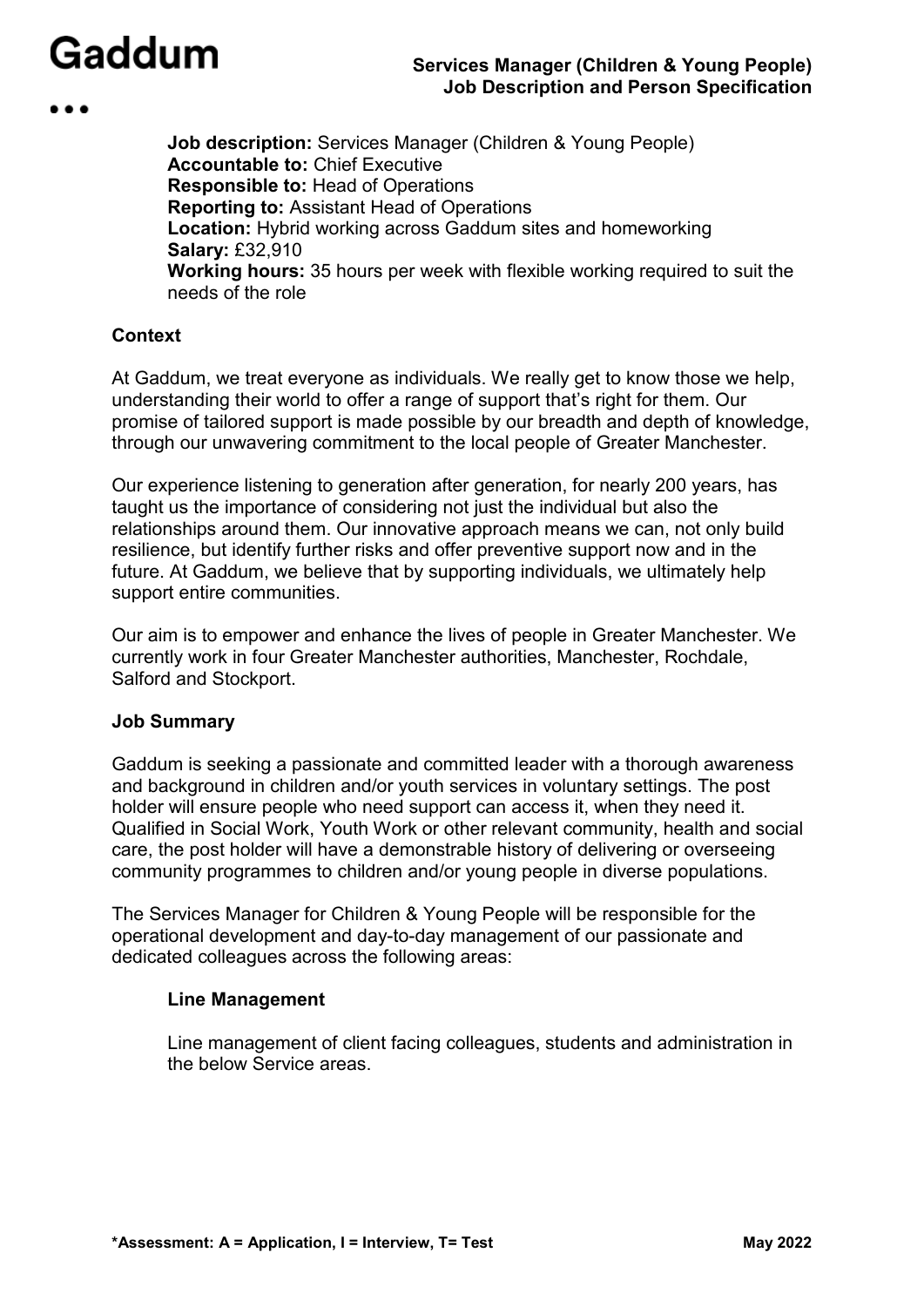#### **Client Services**

**1. Rochdale, Stockport and Salford Palliative Care Services:** *This specialist service supports the families of children with a life limiting or a life threatening illness. Our service is also offered after a child has passed away. Gaddum's trained staff are able to work with parents, siblings and carers.* 

**2. Manchester & Salford Child Bereavement Services:** *Gaddum Child & Family Bereavement Services provide needs-led therapeutic services for Manchester and Salford children and families, as they begin to explore their unique process of adjustment following bereavement.* 

#### **Job Purpose**

To provide managerial leadership to a group of vital services that engage with Children & Young People at critical times in their lives. To operationally manage and develop these delegated services in line with the developing needs of the community, and ensure high standards and value for money to get the most out of every client contact.

To use local, regional and national intelligence to further enhance the support services for Children & Young People. Work closely with the Services Manager for Adults in implementing and working to agreed Standard Operating Procedures (SOPS), holding teams accountable to them.

The Service Manager will have responsibility for:

- Managing, developing and promoting Services for Children & Young People to provide effective support for clients in Greater Manchester, developing the service in line with the agreed funding specifications and Gaddum strategic plans,
- Closely monitoring the quality of the service with an awareness of the sensitivity of the topic and the transformational change that can be achieved for clients,
- Developing action plans for income generation in conjunction with Business Development Lead and the Assistant Head of Operations,
- Implementing Clinical Governance Standards, safeguarding, HR, staffing and Health & Safety across teams,
- Contract monitoring and compliance including internal monitoring reports. Main Duties and Responsibilities Operational management
- To lead a high performing client service function providing clients with excellent service delivery,
- To report to Assistant Head of Operations and advise on all issues relating to supervision, service delivery, quality assurance, risk assessment and service governance,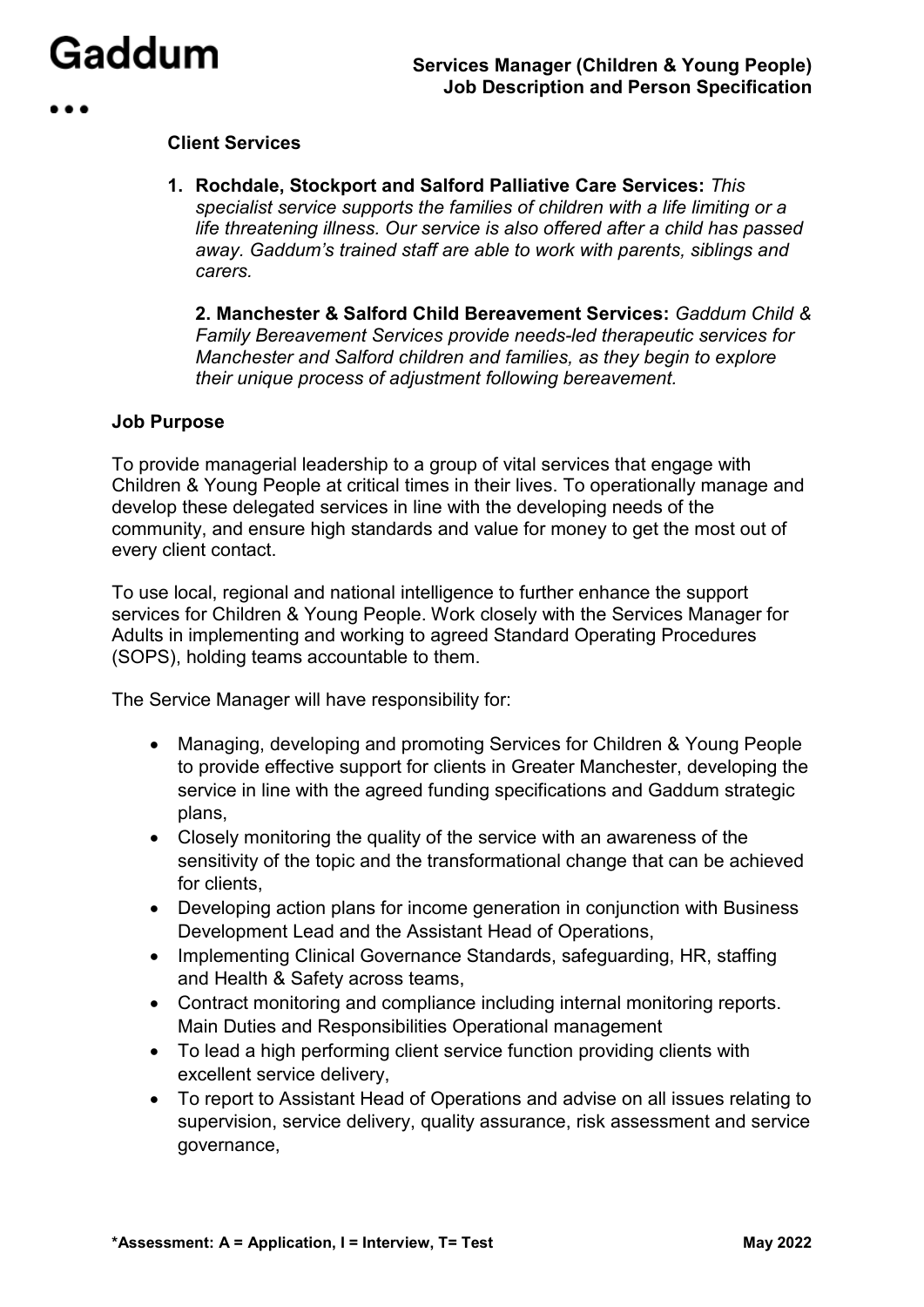#### **Services Manager (Children & Young People) Job Description and Person Specification**

- To liaise with key referral partners to ensure the referral and other contact points are seamless at a time when Children & Young People (and their families) need it to be,
- To be responsible for the line management and supervision of delegated reports,
- Monitor, review and update information relating to Services for Children & Young People including promotional materials, working in partnership with marketing colleagues,
- To provide leadership for staff, volunteers and trainees in Services for Children & Young People as appropriate,
- Work in partnership with managers across Gaddum as part of the Service Manager forum to share learning, support others, and ensure consistency,
- To hold effective team meetings and ensure robust monitoring of activities,
- To ensure open and effective communication with and between all staff in Services for Children & Young People and Gaddum,
- Ensure Information Management System is being used by all staff, with support and training as appropriate.

#### **Service development**

- To identify and develop Services for Children & Young People at Gaddum in conjunction with the Head of Development & Innovation and the wider organisational business plan,
- To be actively involved in the development of future tender submissions and funding applications for Services for Children & Young People where required,
- To support with the identification and application for additional resources and funding streams for Services for Children & Young People where appropriate,
- To develop service user involvement in design and development of service models, participation and service planning,
- Effectively monitor and evaluate provision on a regular basis and implement changes to improve the service,
- To develop and manage volunteer and trainee counsellors to support the work and future development of the service.

#### **Finance, HR, Health and Safety support**

- To ensure robust monitoring of expenditure in line with planned budgets, seeking advice from Assistant Head of Operations as necessary,
- To provide day-to-day advice and support to other line managers on staffing and HR issues as appropriate,
- To oversee and ensure effective use of appraisal and PDP system,
- To be responsible for the recruitment of staff with support of Assistant Head of Operations,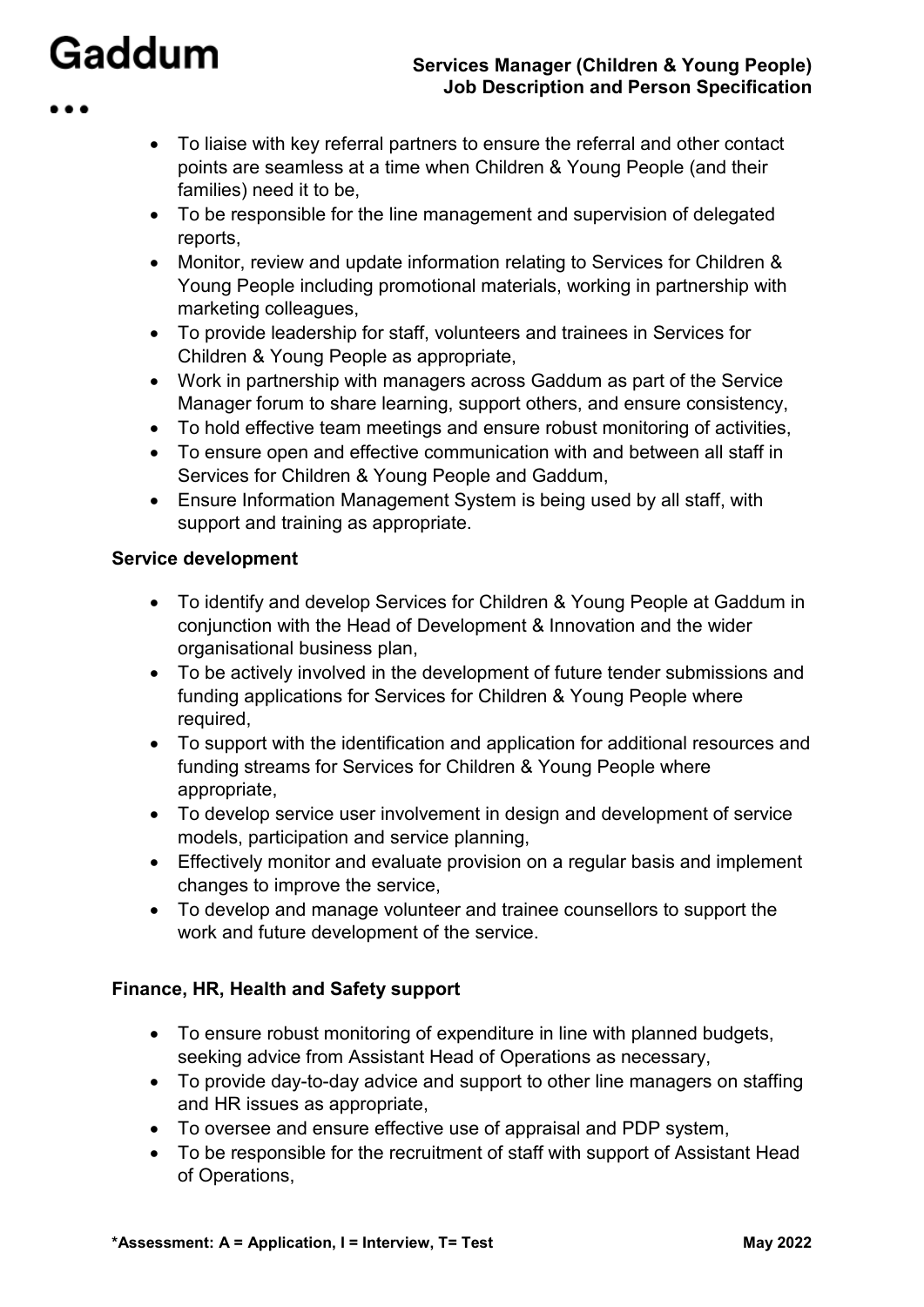#### **Services Manager (Children & Young People) Job Description and Person Specification**

- Facilitate the provision of relevant training and development opportunities to ensure continuous professional development of colleagues,
- Facilitate the provision of relevant training to Gaddum colleagues of Child Bereavement and Palliative Care in the communities we support,
- Ensure health and safety legislation and risk assessments are known and adhered to within Services for Children & Young People,
- To monitor expenditure including expenses, events and activities and funding awards, ensuring best value for money.

#### **Contract monitoring and compliance**

- To coordinate internal systems for monitoring/audit to meet requirements of commissioners,
- To attend contract monitoring meetings with commissioners with Assistant Head of Operations as required,
- To maintain effective working relationships with commissioners and referrers, all associated service providers and other statutory and voluntary sector partners,
- To audit and report on compliance with the standards expressed within contracts and the duration of the term,
- To be responsible for interpreting local standards and policies to support both national and commissioner requirements/expectations in contracts and national directives,
- To develop and produce regular monitoring reports as required by Operations, applying development and solution focused principles to improve how we understand the impact of what we do,
- Undertake review and planning of the service as appropriate.

#### **Other duties and responsibilities**

- To represent Gaddum Centre and participate at external meetings and events,
- To maintain awareness of local, regional and national issues affecting the communities we support,
- To meet regularly with Assistant Head of Operations for one-to-ones,
- To organise and attend meetings as required by Assistant Head of Operations,
- To undertake additional duties within competence of post holder as required by Assistant Head of Operations,
- Promote Gaddum's Services for Children & Young People throughout Greater Manchester and to external organisations,
- Give presentations and talks about work of Gaddum as required.
- Flexible approach to working patterns to suit the needs of the role and responsibilities as required.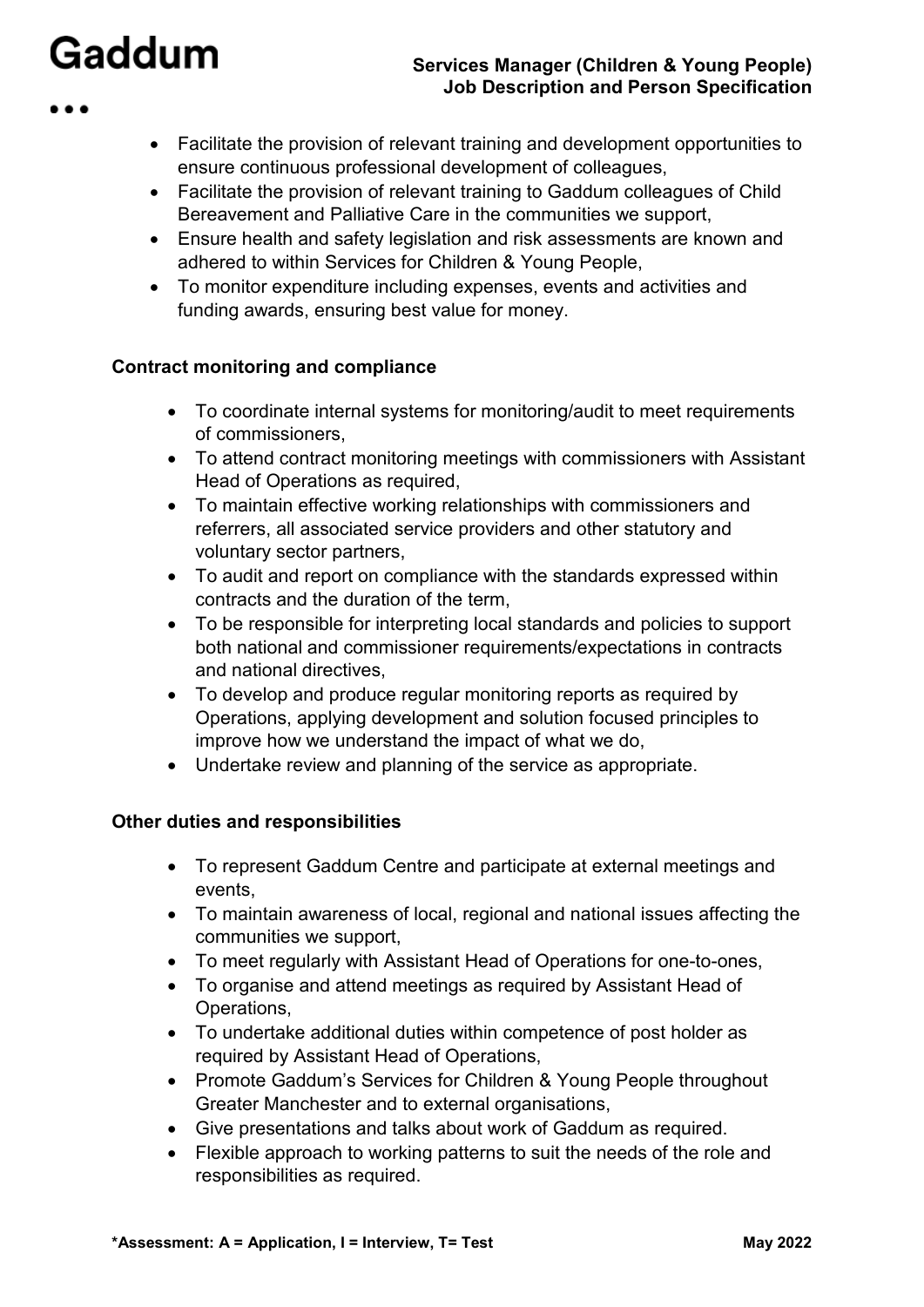- 
- All other duties reasonably associated with your role.

The details contained in this job description, particularly the principal accountabilities, reflect the content of the job at the date the job description was prepared. It should be remembered, however, that it is inevitable that, over time, the nature of individual jobs will change; existing duties may be lost and other duties may be gained, without changing the general character of the duties, or the level of responsibility entailed. Consequently, this job description may be revised from time to time.

All staff are expected to work within all Gaddum policies and procedures.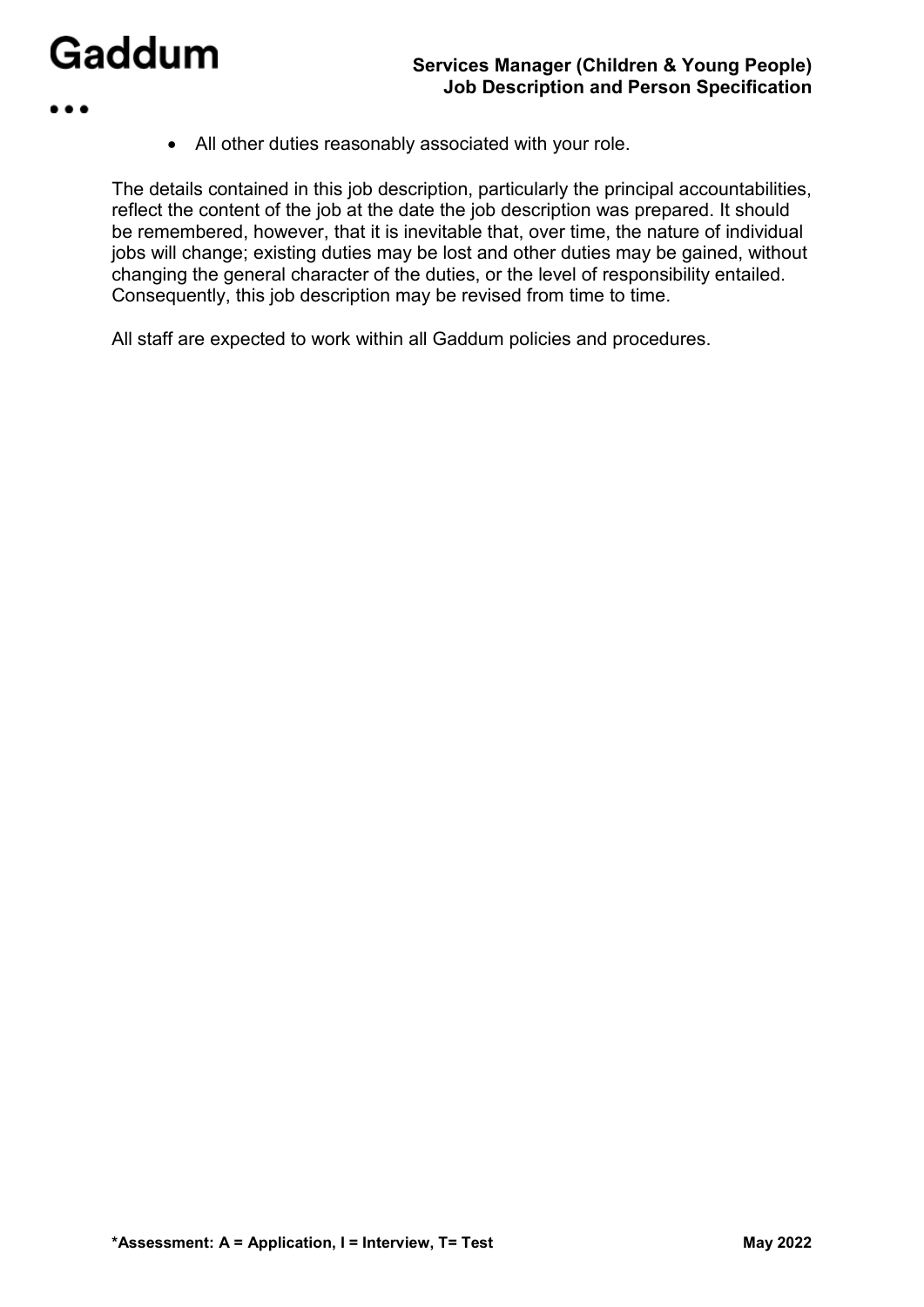$\bullet\bullet\bullet$ 

### **Services Manager (Children & Young People) Job Description and Person Specification**

| Criteria                        | <b>Essential</b>                                                                                                                                                                                                                                                                                                                                                                                                                                                                                                                                                                                                                                    | <b>Desirable</b>                                                                                                                                                                                                                                                                                          | ।<br>द |
|---------------------------------|-----------------------------------------------------------------------------------------------------------------------------------------------------------------------------------------------------------------------------------------------------------------------------------------------------------------------------------------------------------------------------------------------------------------------------------------------------------------------------------------------------------------------------------------------------------------------------------------------------------------------------------------------------|-----------------------------------------------------------------------------------------------------------------------------------------------------------------------------------------------------------------------------------------------------------------------------------------------------------|--------|
| ఱ<br>Qualifications<br>Training | • Educated to degree level, equivalent in<br>Social Work, Youth Work, or other<br>relevant community, health & social care.<br>• Professional qualification or relevant prior<br>experiential learning in CYP services<br>• GCSE Grade C (or above) in<br>Mathematics and English (or equivalent<br>qualification)                                                                                                                                                                                                                                                                                                                                  | • Evidence of continuous<br>• Professional development<br>• Qualification in management                                                                                                                                                                                                                   | ⋖      |
| Knowledge &<br>Experience       | • Previous experience managing<br>successful children and young people's<br>services: including meeting associated<br>Key Performance Indicators<br>• Experience implementing clinical<br>governance standards<br>• Experience of working alongside<br>business development functions to<br>identify new revenue opportunities and<br>mobilise new services<br>• Demonstrable commitment to high<br>professional and quality standards<br>• Experience of accountability for service<br>provision<br>• Experience of performance management<br>• Experience of ensuring contract<br>compliance<br>• Experience of monitoring and data<br>submission | • Experience of managing health<br>and social care services<br>• Knowledge / Experience of<br>working in voluntary &<br>community sector<br>• Knowledge and understanding<br>of equality and diversity                                                                                                    |        |
| Skills and Ability              | • Ability to work effectively within a<br>partnership and as a team member<br>• Self-motivation<br>• Ability to understand budgets and<br>analyse financial information<br>• Ability to negotiate, influence and solve<br>problems effectively<br>• Proactive commitment to managing and<br>resolving conflict<br>• Excellent oral, written and communication<br>skills with ability to draft and present<br>reports<br>• Excellent interpersonal skills with ability<br>to quickly build a rapport & working<br>relationship with stakeholders at all levels                                                                                       | • Ability to lead, motivate and<br>manage a diverse team<br>• Knowledge of Greater<br>Manchester partner<br>organisations and services<br>• Knowledge of relevant<br>legislation, policy & guidance<br>relating to Gaddum services<br>• Knowledge of practice issues<br>for relevant professional groups. |        |